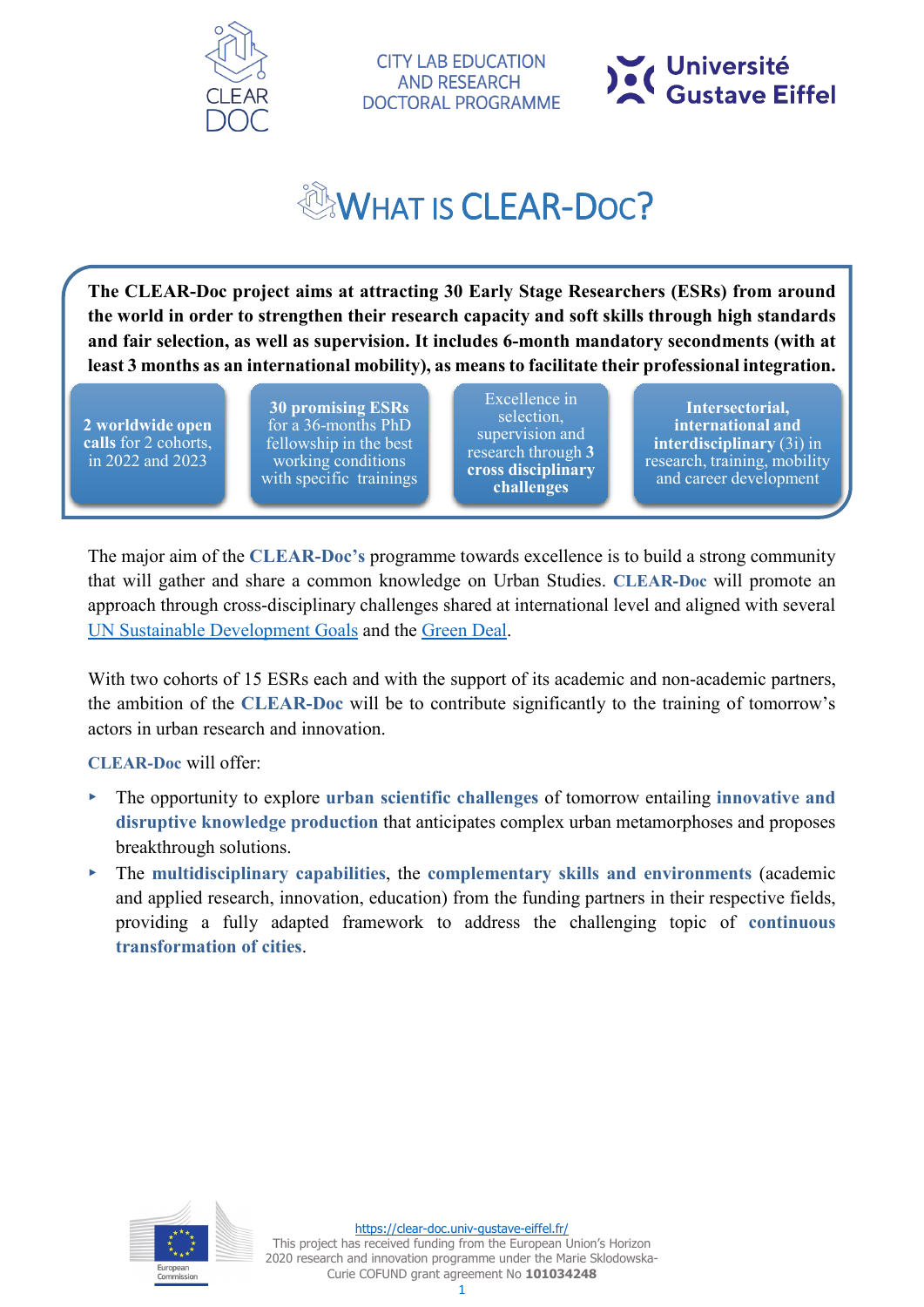



### **ELIGIBILITY RULES**

**CITY LAB EDUCATION AND RESEARCH DOCTORAL PROGRAMME** 

In order to be eligible, applicants must comply with all the following rules:

- At the **time of the deadline**, applicants must be in possession or finalizing their Master's degree or equivalent/postgraduate degree.
- At the **time of recruitment**, applicants must be in possession of their Master's degree or equivalent/postgraduate degree which would formally entitle to embark on a doctorate.
- Applicants must be in the **first four years** (full-time equivalent research experience) of their research career (career breaks excluded) and **not yet been awarded a doctoral degree**. Career breaks refer to periods of time where the candidate was not active in research, regardless of his/her employment status (sick leave, maternity leave etc). Short stays such as holidays and/or compulsory national service are not taken into account.
- $\Box$  Applicants must fulfil the transnational mobility rule: applicants must not have resided or carried out their main activity (work, studies, etc.) in France for **more than 12 months** in the 3 years immediately prior to the call deadline.
- $\Box$  Applicants must be available to start the programme on schedule (October or November 2022).

There are no restrictions concerning the age, gender or nationality of the candidates. Applicants with career breaks or variations in the chronological sequence of their career, with mobility experience or with interdisciplinary background or private sector experience are welcome to apply.

At the end of the call and after verification, applicants will be informed of their eligibility. Once the eligibility check is done, the applicants will be evaluated. Applicants not meeting the eligibility criteria will not be evaluated.

**The Call Deadline for the first call is March 21st 2022 at 5:00 pm (Paris Time).**

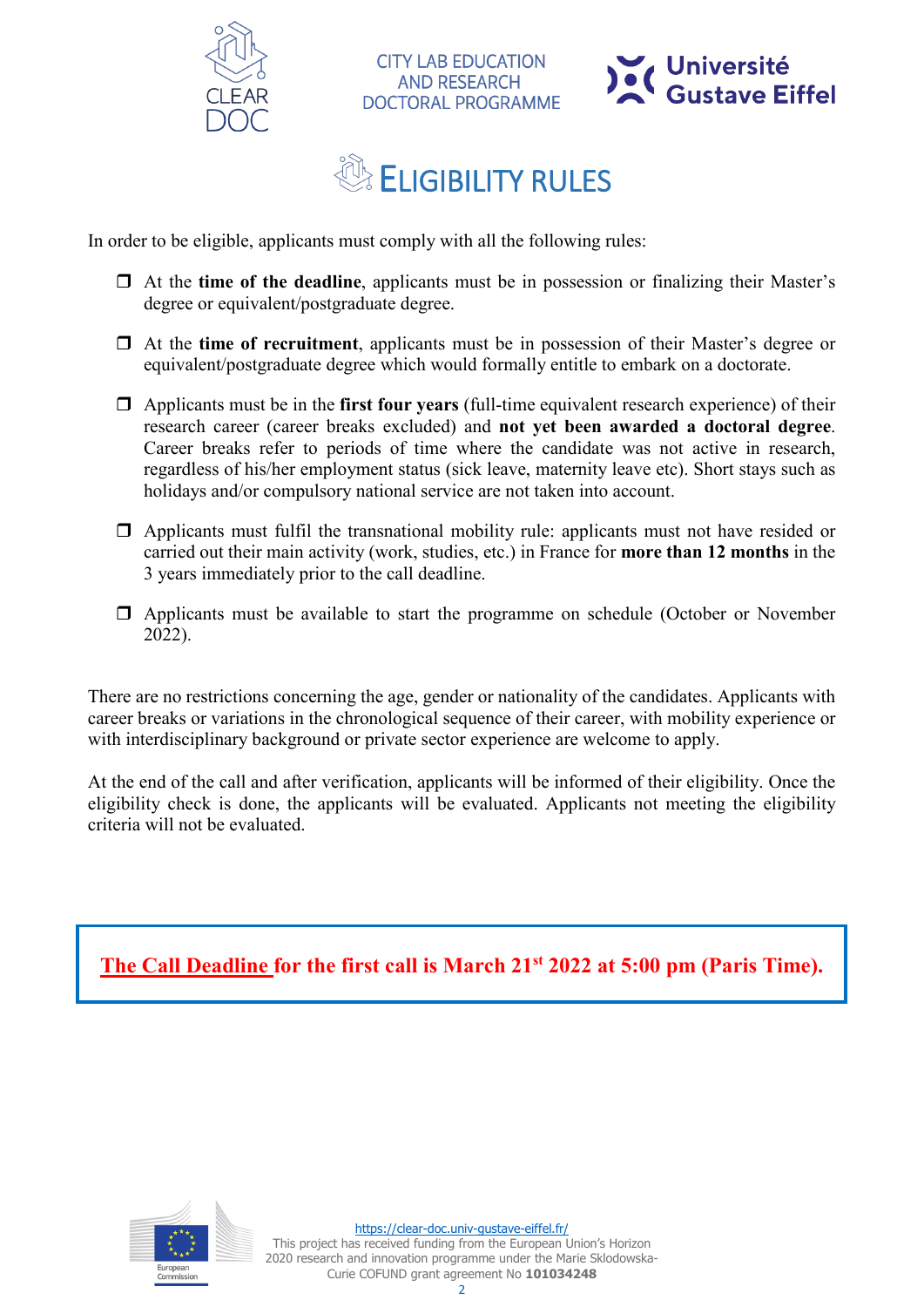

**CITY LAB EDUCATION AND RESEARCH DOCTORAL PROGRAMME** 



### WHY SHOULD LAPPLY?

### a)Work Environment

**Université Gustave Eiffel's offer and environment for ESRs**

22 research labs and 5 international laboratories

1 200 academics, 13 doctoral schools

25% of the French research and training efforts on "Cities"

50 active European projects 1000 international peerreviewed publication per year (130 in the top 10% Leiden ranking) Over 200 international partners

7 campuses in France 17 000 students 500 PhD students (45% of international students)

- ▸ **CLEAR-Doc** community of excellence will be built through the connections between you, your fellow ESRs and the experts providing the supervision and close follow-up of the thesis.
- ▸ You will benefit from an **outstanding environment**, under the supervision of an excellent network of researchers.
- ▸ A **6-month mandatory secondment during the PhD** (including at least 3 months abroad), will place you in the centre of an excellent programme with regular opportunities to learn from and with others.
- You will have access to [remarkable word-class research equipment.](https://www.univ-gustave-eiffel.fr/en/the-university/our-exceptional-facilities/)

### b)Work Conditions

Application rules are enforced by the French doctoral system, which specifies a **standard duration of 3 years for a full-time PhD** together with the MSCA standards and the OTM-R European rules. You will have an **employment contract from UNI EIFFEL.**

This contract will fall under French public law, which includes **full social coverage** (including sick and maternity leave), starting from day 1.

**Scientific supports of high quality** will be provided:

- o Access to all online subscriptions (Elsevier, Springer-Nature, IEEE, Web of Science; Scopus, etc.) and all campuses' libraries;
- o Access to the unique entrepreneurial ecosystem of UNI EIFFEL (hackathons, coworking spaces, incubators, fab-labs, and private chairs).
- o Access to a dedicated training programme (foreign language courses, personal development trainings, career development trainings, technical skills, etc.).



This project has received funding from the European Union's Horizon 2020 research and innovation programme under the Marie Sklodowska-Curie COFUND grant agreement No **101034248**